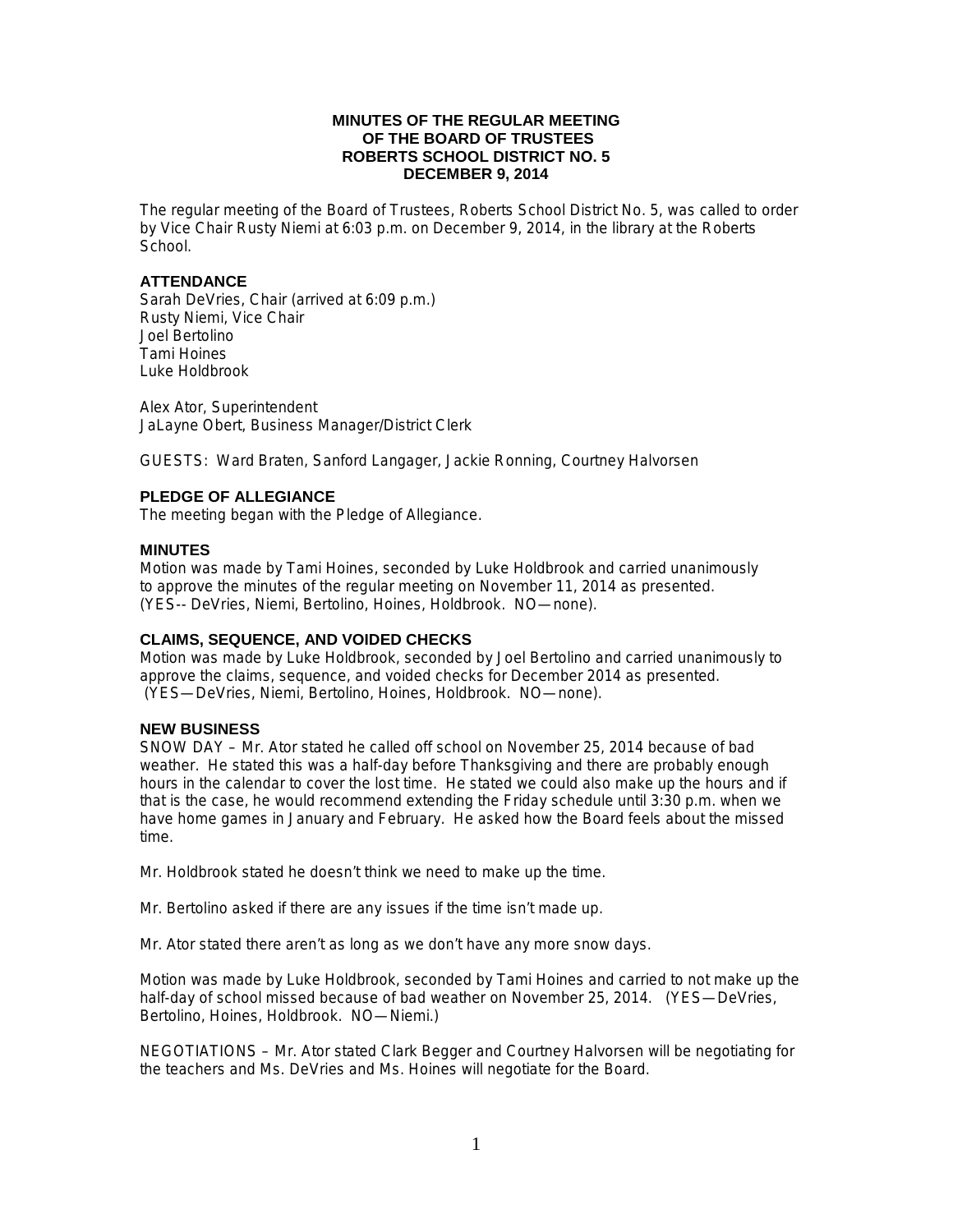RETIREMENT INCENTIVE – Mr. Ator stated if the Board is interested in offering a retirement incentive, there needs to be a motion to do so and the last date a person would have to apply. He suggested the last date to apply be the first Monday in February.

Ms. Hoines asked if this would be done every year. Mr. Ator stated this would be for one year only and would have to be considered on a yearly basis.

Motion was made by Joel Bertolino, seconded by Luke Holdbrook and carried unanimously to offer a retirement incentive to be taken by no later than February 2, 2015, of a maximum of three years health insurance (premiums paid up to \$600 per month) or until the person is eligible to receive Medicare insurance to any currently certified teacher working as a teacher in our district with a minimum of 30 years teaching and 5 in the district. (YES—DeVries, Niemi, Bertolino, Hoines, Holdbrook. NO—none).

Mr. Ator stated there are two people in the district eligible for the incentive and he feels one may take it.

BID FOR NEW BUS – Mr. Ator stated we received a bid from I-State in Billings for a new bus in the amount of \$92,841. He stated there is a seat upgrade we may want to look at to have seats similar to those in the cruiser for \$7500 and there is an upgrade to all-wheel drive for \$30,000 to \$35,000.

Ms. DeVries stated she would be in favor of upgrading the seats and using the bus for junior high activities. She asked which bus would be traded in.

Mr. Ator stated the 1994 bus would be traded in and he has had one person interested in purchasing that bus for the trade-in value.

Mr. Ator recommended tabling action on this matter until after the first of the year.

2015-2016 CALENDAR – Mr. Ator stated a draft of the 2015-2016 calendar was included in the Board packet. He stated this is a 180 day calendar so there are some extra days to play with but there was discussion in negotiations last year of trying to add in more days.

Mr. Ator stated on back of the calendar is feedback from teachers on concerns such as the semester ending after the Christmas break. He stated some of them are giving semester exams before the break and then assigning a project until the end of the semester. He added we may not need two block days for exams.

Mr. Ator stated school would begin on August 26, 2015 and end on May 27, 2016. He asked if the Board is okay with those dates. Board members indicated those dates would be fine.

Mr. Ator stated if the decision is made to take off some of the extra days, he would rather use those days during the year instead of moving up the end date. He added he would like to wait until after negotiations are concluded to finalize the calendar.

OFFICE CLOSURE – Mr. Ator asked that the office be closed from December 20, 2014 to January 4, 2015.

Motion was made by Rusty Niemi, seconded by Joel Bertolino and carried unanimously to close the school office from December 20, 2014 to January 4, 2015. (YES—DeVries, Niemi, Bertolino, Hoines, Holdbrook. NO—none).

CLASSIFIED STAFF EVALUATION – Mr. Ator stated he included a copy of the classified staff evaluation in the Board packet. He stated it is the end portion of the evaluation form used for certified staff.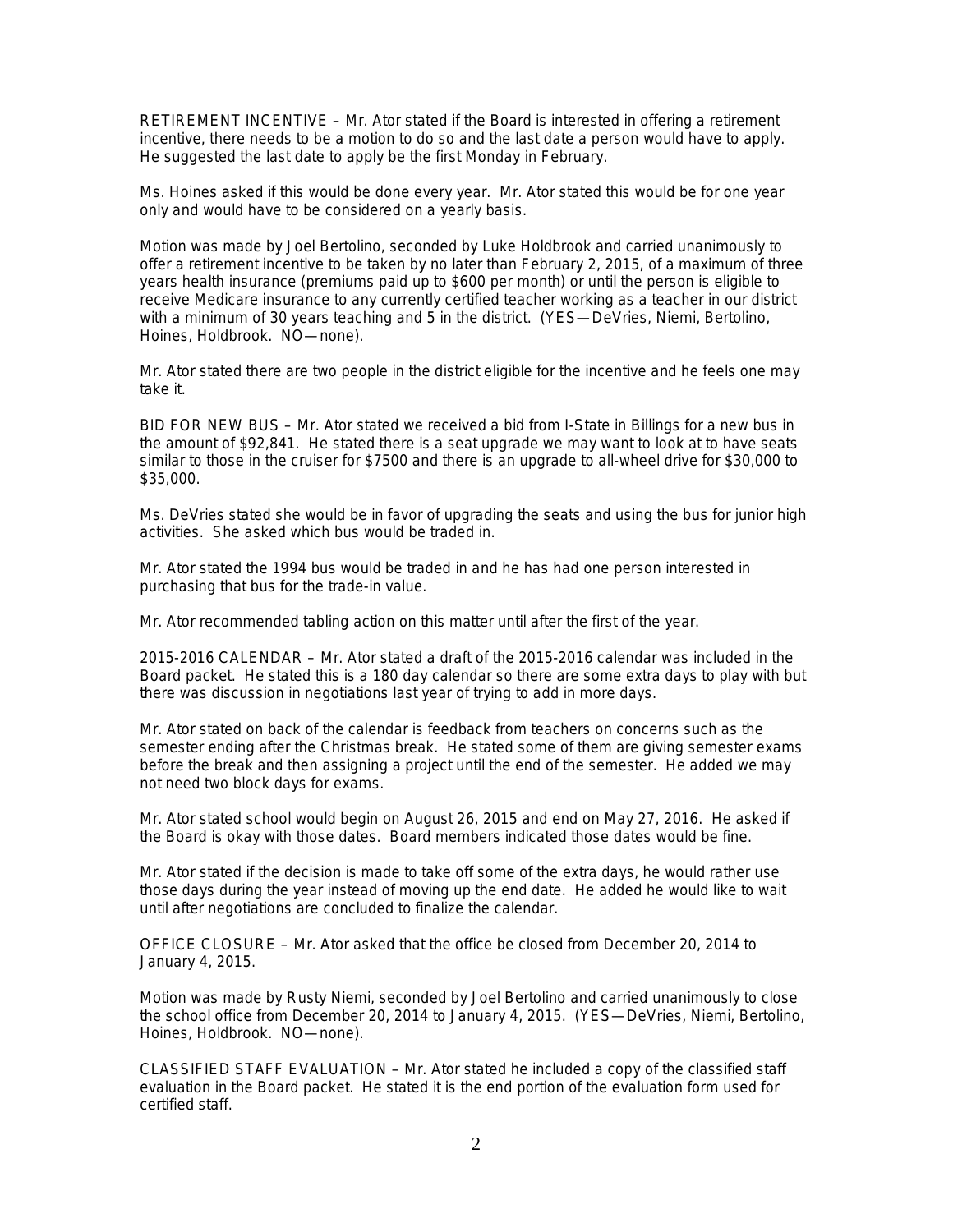## **OLD BUSINESS**

2014-2015 STAFF HANDBOOK/COURSE CATALOG – Mr. Ator stated he has no update on the staff handbook and course catalog as there hasn't been time to work on them.

#### **SUPERINTENDENT REPORT**

STAFF APPRECIATION EVENT – Mr. Ator stated the staff appreciation event will be held December 10 at the Roberts Café.

STUDENT TEACHERS – Mr. Ator stated student teachers in the kindergarten and sixth grade rooms will be starting after the Christmas break.

Mr. Ator stated we should know by the end of the week if the first choice candidate takes the AltaCare position.

ACTIVITIES REPORT – Mr. Ator reported on the following activities:

Band – Is preparing for the Christmas concert on December 18.

BPA – Did a great job organizing the craft fair at the end of November.

FFA – Will be attending a competition in Columbus.

Basketball – Both high school teams start their seasons on Friday and Saturday. Junior high girls' basketball is over.

Mr. Ator stated we have six girls out for basketball and five will be able to play this weekend. He asked that Board members contact him if they have thoughts about co-oping. He stated the deadline date for expressing interest in co-oping is February 1 and it may be something we need to look at again.

ACADEMIC UPDATE – Mr. Ator stated the 2015—2016 class schedule is almost completed.

SUPERINTENDENT SCHEDULE – Mr. Ator stated he will be attending a MASS meeting this month and the community luncheon is set for tomorrow. He added he will be on break from December 22 through December 31, 2014.

Mr. Ator stated the MHSA annual meeting is being held in Kalispell this year and it would cost nearly \$1000 for him to attend. He added unless there are proposals that really affect us, he won't be going.

BUILDING UPDATE – Mr. Ator stated the old boiler downstairs has been removed, thanks to Dan Nardinger, Phil Nardinger, and Sanford Langager. He stated he is requesting a maximum of \$2000 from the Deferred Maintenance Fund to finish remodeling of the room.

Motion was made by Luke Holdbrook, seconded by Rusty Niemi and carried unanimously to approve the expenditure up to \$2000 from the Deferred Maintenance Fund for remodeling the old boiler room. (YES—DeVries, Niemi, Bertolino, Hoines, Holdbrook. NO—none).